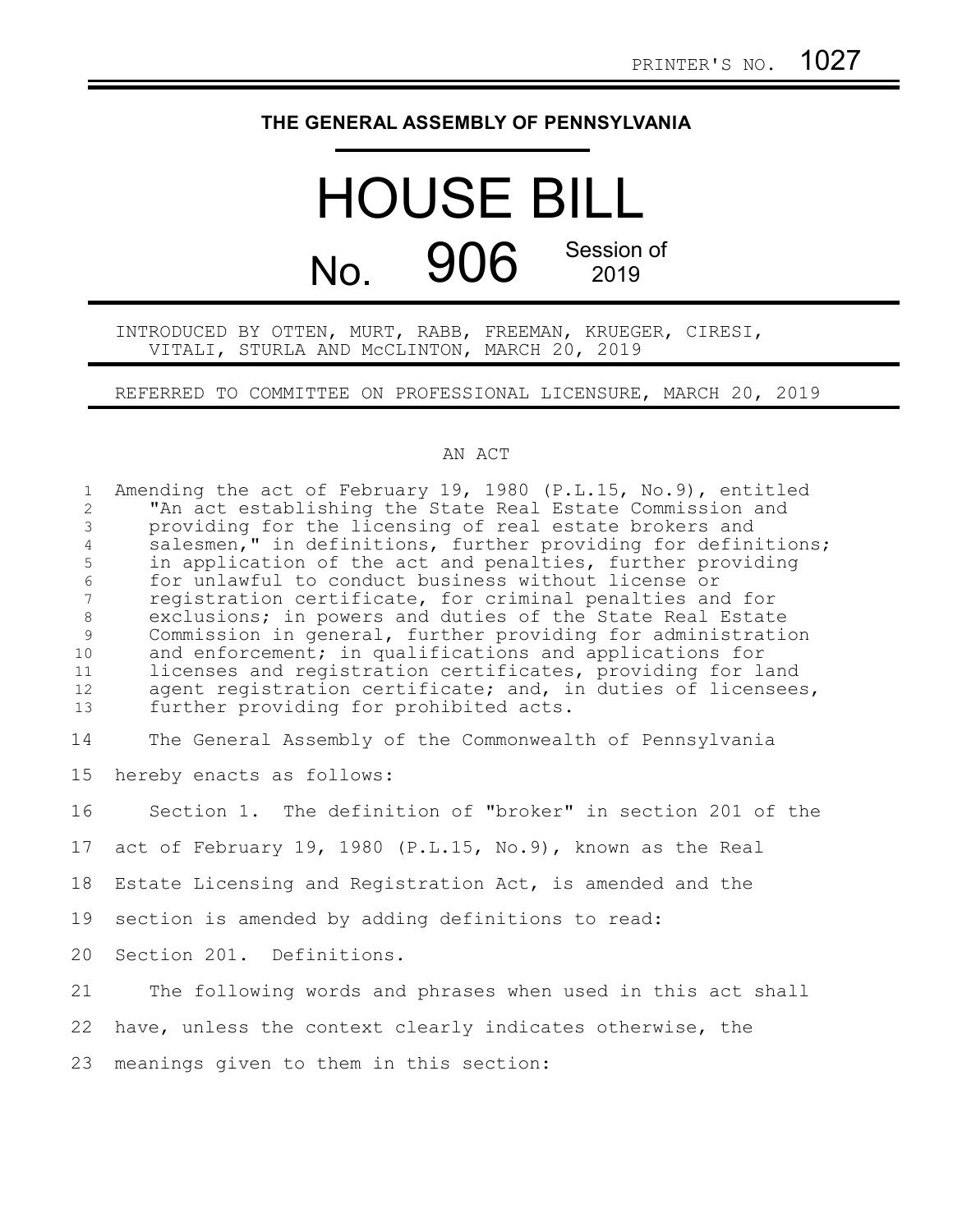1

\* \* \*

"Broker." Any person who, for another and for a fee, commission or other valuable consideration: 2 3

(1) negotiates with or aids any person in locating or obtaining for purchase, lease or an acquisition of interest in any real estate; 4 5 6

(2) negotiates the listing, sale, purchase, exchange, lease, time share and similarly designated interests, financing or option for any real estate; 7 8 9

10

(3) manages any real estate;

(4) represents himself to be a real estate consultant, counsellor, agent or finder; 11 12

(5) undertakes to promote the sale, exchange, purchase or rental of real estate: Provided, however, That this provision shall not include any person whose main business is that of advertising, promotion or public relations; 13 14 15 16

(5.1) undertakes to perform a comparative market analysis; or 17 18

(6) attempts to perform any of the above acts. 19

The term "broker" shall not include a land agent. 20

\* \* \* 21

"Hydraulic fracturing chemical." A chemical substance or 22

combination of substances, including any chemicals and 23

proppants, that is intentionally added to a base fluid for 24

purposes of preparing a stimulation fluid for use in hydraulic 25

fracturing. 26

"Land agent." A person who, in the course and scope of the 27

person's business in this Commonwealth and on acting on the 28

person's own behalf or on behalf of a prospective lessee or 29

buyer, has been engaged in: 30

20190HB0906PN1027 - 2 -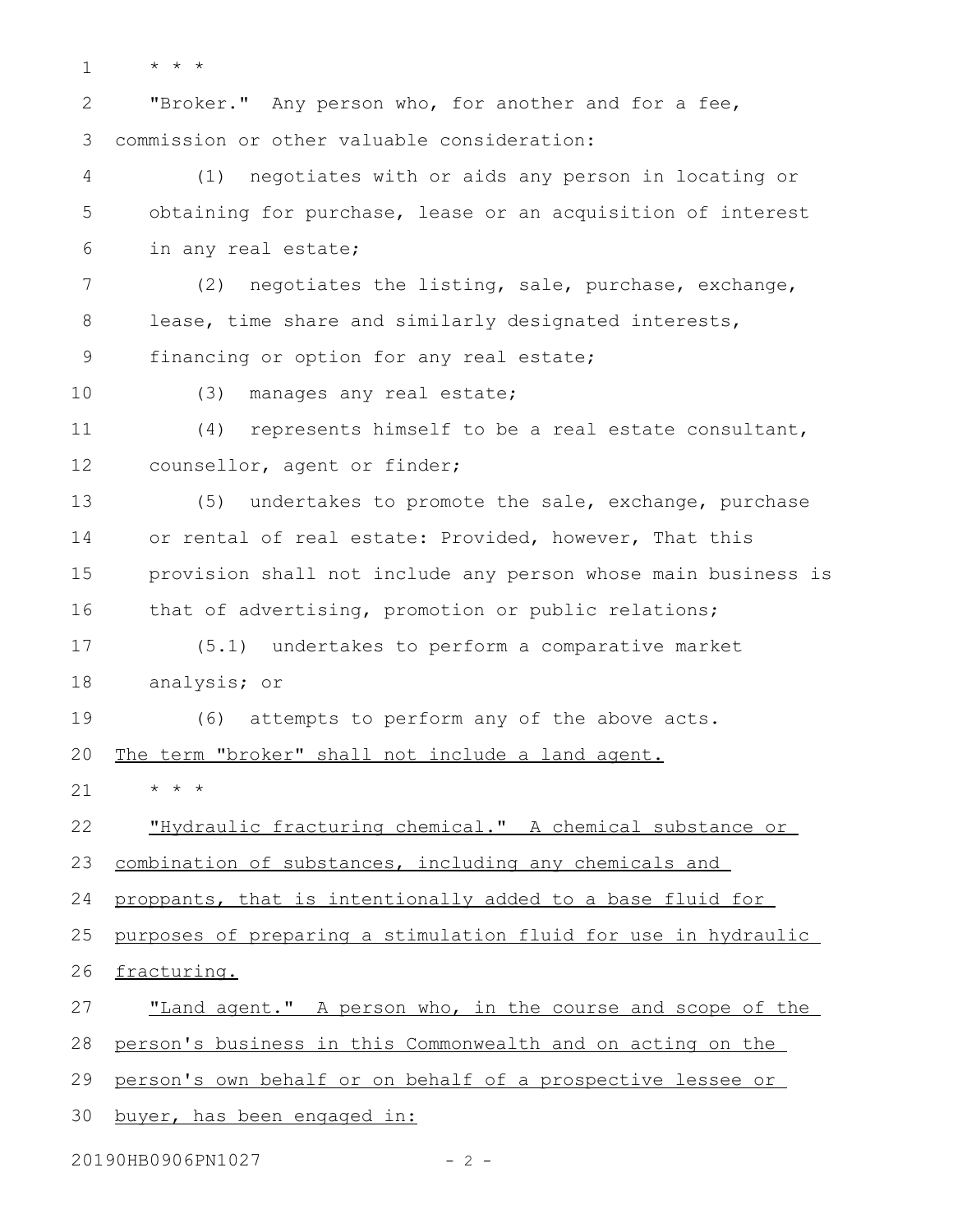| 1            | negotiating the acquisition or divestiture of oil,<br>(1)     |
|--------------|---------------------------------------------------------------|
| $\mathbf{2}$ | natural gas or mineral rights, including the acquisition or   |
| 3            | divestiture of land or oil, natural gas or mineral rights for |
| 4            | a pipeline;                                                   |
| 5            | (2)<br>negotiating business agreements that provide for the   |
| 6            | exploration for or development of oil, natural gas or         |
| 7            | minerals;                                                     |
| 8            | (3)<br>determining ownership of oil, natural gas or           |
| $\mathsf 9$  | minerals through research of public and private records;      |
| 10           | reviewing the status of title, curing title defects<br>(4)    |
| 11           | and otherwise reducing title risk associated with ownership   |
| 12           | of oil, natural gas or minerals;                              |
| 13           | managing rights or obligations derived from<br>(5)            |
| 14           | ownership of interests in oil, natural gas or minerals;       |
| 15           | activities to secure the unitization or pooling of<br>(6)     |
| 16           | interests in oil, natural gas or minerals;                    |
| 17           | negotiating rights of way, easements and other<br>(7)         |
| 18           | nonpossesory land rights for public utilities, including      |
| 19           | water, sewer, telecommunications, electric and natural gas;   |
| 20           | $\overline{or}$                                               |
| 21           | (8) negotiating rights of way, easements and other            |
| 22           | nonpossesory land right for pipelines transmitting oil,       |
| 23           | natural gas, natural gas liquids, hydraulic fracturing        |
| 24           | chemicals or by-products of the natural gas hydraulic         |
| 25           | fracturing process.                                           |
| 26           | $\star$ $\star$ $\star$                                       |
| 27           | "Natural gas." A fossil fuel consisting of a mixture of       |
| 28           | hydrocarbon gases, primarily methane, and possibly including  |
| 29           | ethane, propane, butane, pentane, carbon dioxide, oxygen,     |
| 30           | nitrogen and hydrogen sulfide and other gas species. The term |
|              | 20190HB0906PN1027<br>$-3 -$                                   |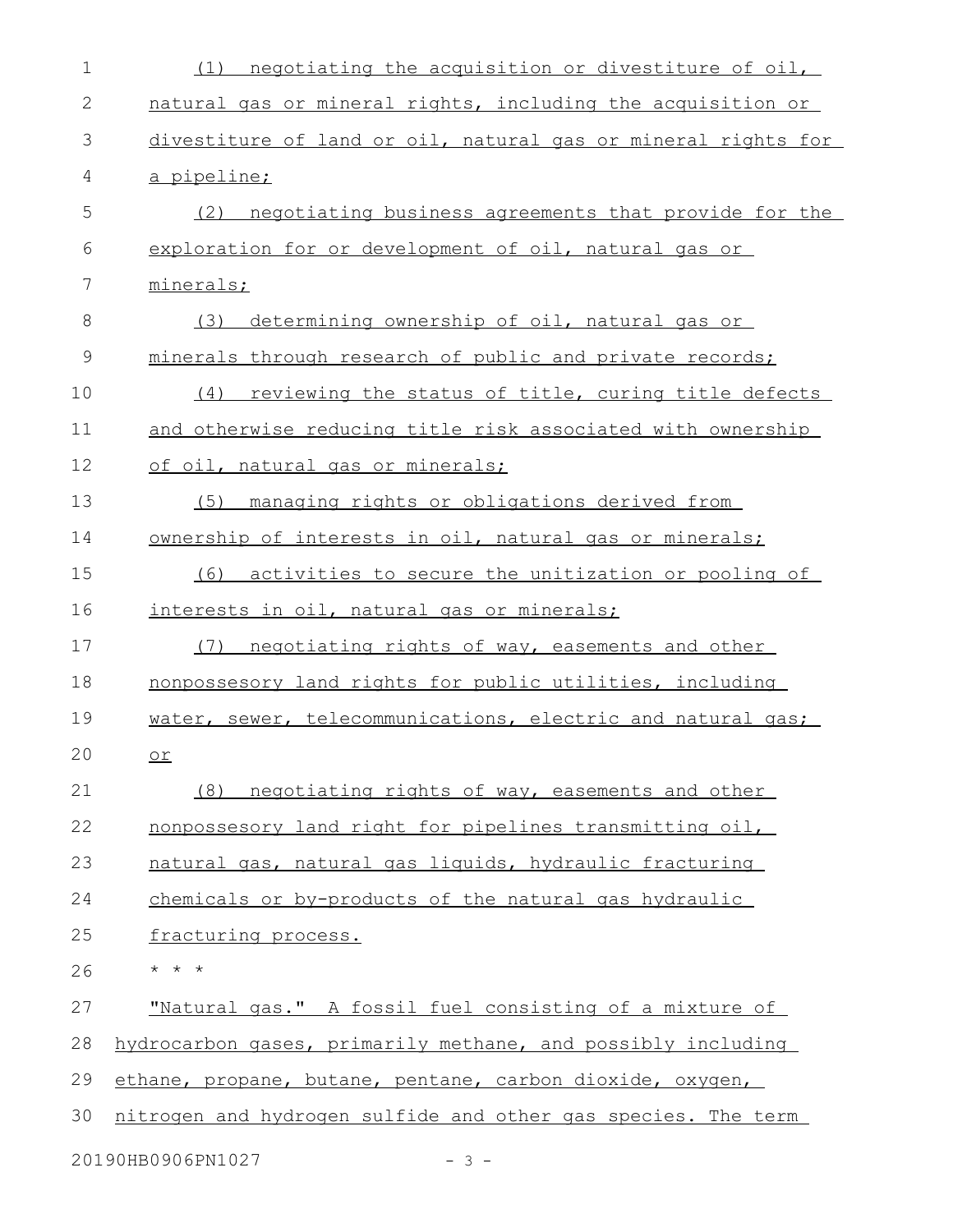includes natural gas from oil fields known as associated gas or casing head gas, natural gas fields known as nonassociated gas, coal beds, shale beds and other formations. The term does not include coal bed methane. "Natural gas liquids." Hydrocarbons in natural gas that are separated from the gas as liquids through the process of Absorption, condensation, Adsorption or other methods in gas processing of cycling plants. "Oil." Hydrocarbons in liquid form at standard temperature of 60 degrees Fahrenheit and pressure 14.7 PSIA, also referred to as petroleum. \* \* \* Section 2. Sections 301, 303 and 304(3) of the act are amended to read: Section 301. Unlawful to conduct business without license or registration certificate. It shall be unlawful for any person, directly or indirectly, to engage in or conduct, or to advertise or hold himself out as engaging in or conducting the business, or acting in the capacity of a broker or salesperson, cemetery broker, cemetery salesperson, campground membership salesperson, time-share salesperson, builder-owner salesperson, rental listing referral agent [or], cemetery company or land agent within this Commonwealth without first being licensed or registered as provided in this act, unless he is exempted from obtaining a license or registration certificate under the provisions of section 304. Section 303. Criminal penalties. Any person who shall engage in or carry on the business, or 1 2 3 4 5 6 7 8 9 10 11 12 13 14 15 16 17 18 19 20 21 22 23 24 25 26 27 28 29

20190HB0906PN1027 - 4 -

30

act in the capacity of a broker, salesperson, cemetery broker,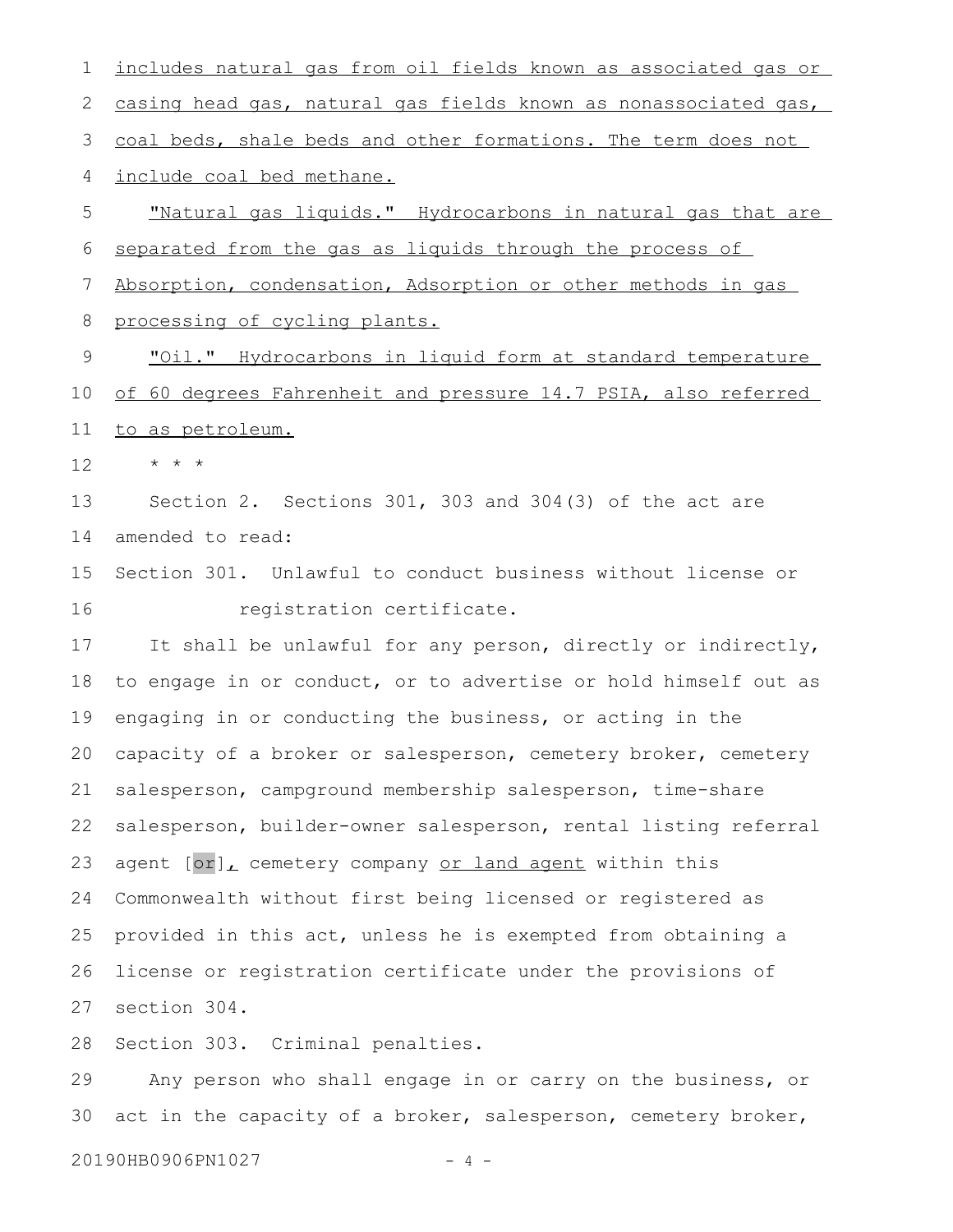cemetery salesperson, campground membership salesperson, timeshare salesperson, builder-owner salesperson, rental listing referral agent  $[or]_L$  cemetery company or land agent, within this Commonwealth, without a license or registration certificate, or shall carry on or continue business after the suspension or revocation of any such license or registration certificate issued to him, or shall employ any person as a salesperson or cemetery salesperson to whom a license has not been issued, or whose license or registration certificate as such shall have been revoked or suspended, shall be guilty of a summary offense and upon conviction thereof for a first offense shall be sentenced to pay a fine not exceeding \$500 or suffer imprisonment, not exceeding three months, or both and for a second or subsequent offense shall be guilty of a felony of the third degree and upon conviction thereof, shall be sentenced to pay a fine of not less than \$2,000 but not more than \$5,000 or to imprisonment for not less than one year but not more than two years, or both. 1 2 3 4 5 6 7 8 9 10 11 12 13 14 15 16 17 18

Section 304. Exclusions. 19

\* \* \*

Except as otherwise provided in this act, the provisions of this act shall not apply to the following: 20 21

22

(3) The officers or employees of a partnership or corporation whose principal business is the discovery, extraction, distribution or transmission of energy or mineral resources, provided that the purchase, sale or lease of real estate is a common and necessary transaction in the conduct of such principal business, unless otherwise provided under Subchapter K of Chapter 5. 23 24 25 26 27 28 29

\* \* \* 30

20190HB0906PN1027 - 5 -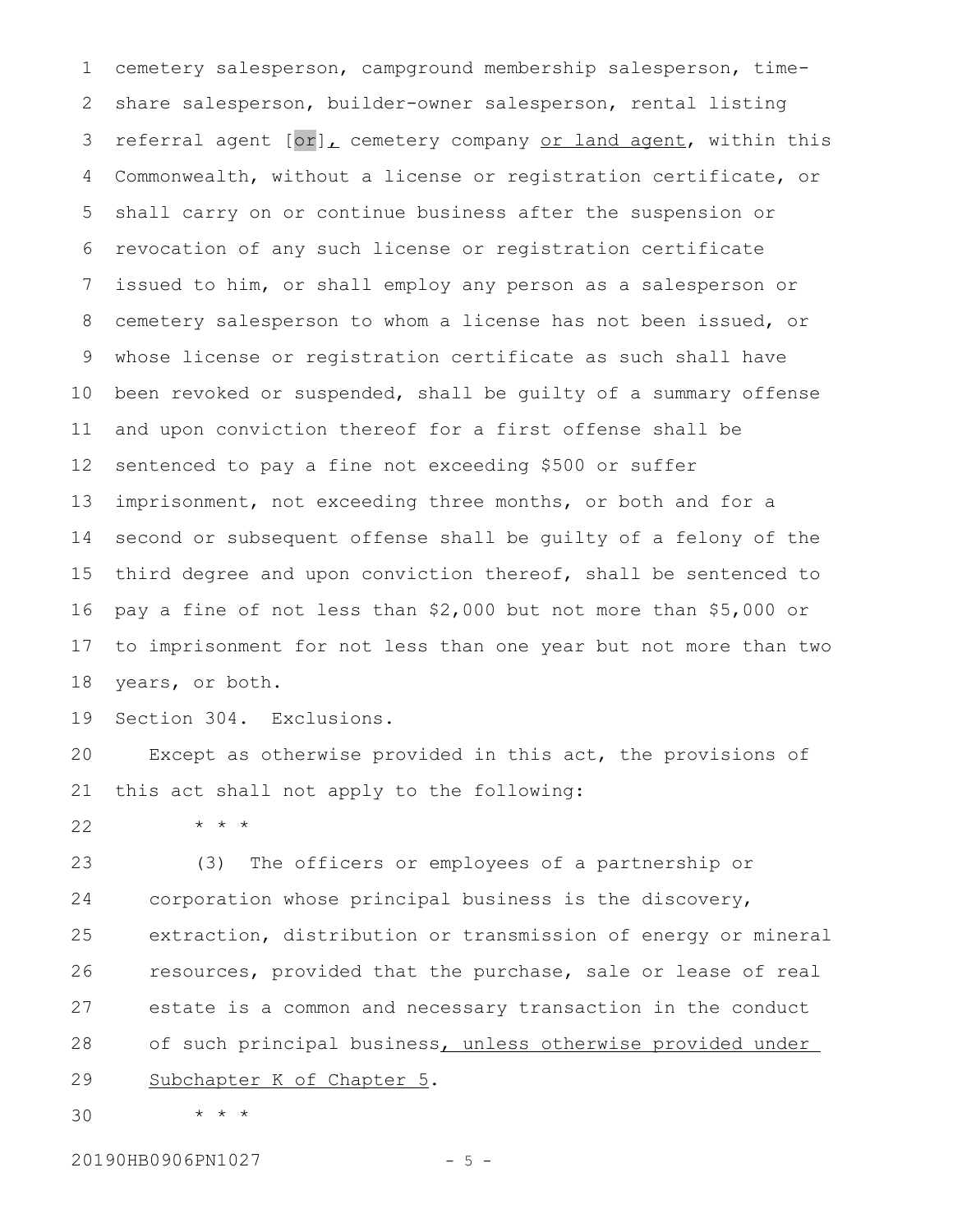| 1  | Section 3. Section 406 of the act is amended by adding a         |
|----|------------------------------------------------------------------|
| 2  | paragraph to read:                                               |
| 3  | Section 406. Administration and enforcement.                     |
| 4  | The commission shall have the power and its duty shall be to     |
| 5  | administer and enforce the laws of the Commonwealth relating to: |
| 6  | $\star$ $\star$ $\star$                                          |
| 7  | Those activities involving land agents for which<br>(4)          |
| 8  | registration is required under this act to instruct and          |
| 9  | require its agents to bring prosecutions for unauthorized and    |
| 10 | unlawful practice.                                               |
| 11 | Section 4. Chapter 5 of the act is amended by adding a           |
| 12 | subchapter to read:                                              |
| 13 | SUBCHAPTER K                                                     |
| 14 | LAND AGENT REGISTRATION CERTIFICATE                              |
| 15 | Section 596.1. Requirements for registration certificate.        |
| 16 | An applicant shall as a condition precedent to obtaining a       |
| 17 | land agent registration certificate:                             |
| 18 | Be at least 18 years of age.<br>(1)                              |
| 19 | Submit to the commission the following information:<br>(2)       |
| 20 | (i) In accordance with 18 Pa.C.S. Ch. 91 (relating               |
| 21 | to criminal history record information), a report of             |
| 22 | criminal history record information from the Pennsylvania        |
| 23 | State Police or a statement from the Pennsylvania State          |
| 24 | Police that the State Police Central Repository contains         |
| 25 | no criminal history record information relating to the           |
| 26 | applicant. The report of criminal history record                 |
| 27 |                                                                  |
|    | information shall be no more than one year old.                  |
| 28 | (ii) If the applicant has not been a resident of                 |
| 29 | this Commonwealth for the two years immediately preceding        |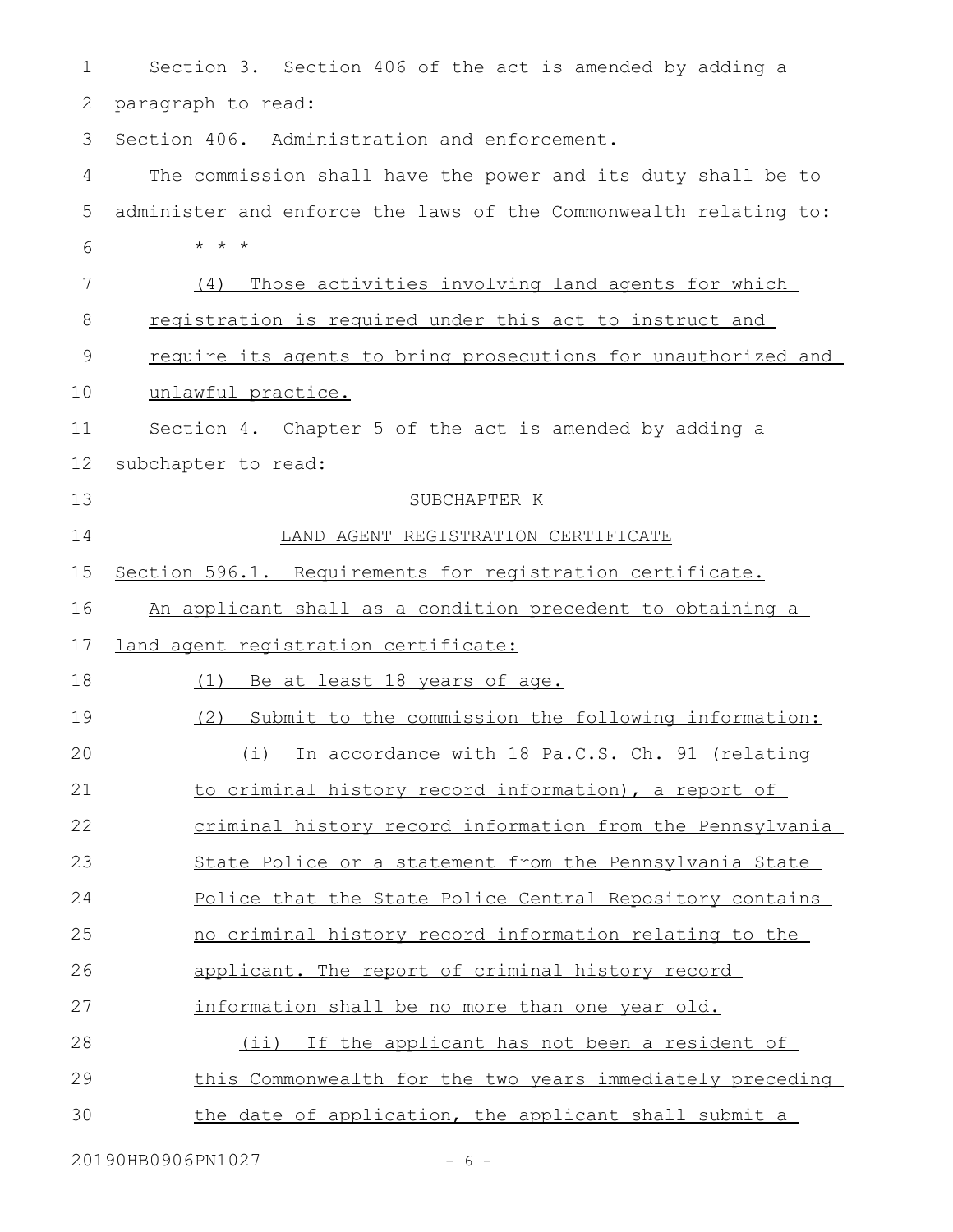| $\mathbf 1$  | report of Federal criminal history record information           |
|--------------|-----------------------------------------------------------------|
| $\mathbf{2}$ | obtained pursuant to 28 CFR Pt. 16 Subpt. C (relating to        |
| 3            | production of FBI identification records in response to         |
| 4            | written requests by subjects thereof).                          |
| 5            | Section 596.2. Application and fee for registration             |
| 6            | certificate.                                                    |
| 7            | An applicant for a land agent registration certificate<br>(a)   |
| 8            | shall submit an application in writing to the department upon a |
| 9            | form provided for the purpose by the department and shall       |
| 10           | include such information as the commission shall require,       |
| 11           | including, at a minimum, all of the following:                  |
| 12           | The name of the applicant or, if the applicant is<br>(1)        |
| 13           | not an individual, the names and addresses of all principals    |
| 14           | of the applicant.                                               |
| 15           | The business address, telephone number and<br>(2)               |
| 16           | electronic mail address of the applicant.                       |
| 17           | The Social Security number of the applicant or, if<br>(3)       |
| 18           | the applicant is not an individual, the Federal employer        |
| 19           | identification number of the applicant.                         |
| 20           | (4) A list of any other state or other jurisdiction in          |
| 21           | which the applicant holds or has held a similar registration    |
| 22           | or license.                                                     |
| 23           | (5) A list of any other state or jurisdiction in which          |
| 24           | the applicant has had a similar registration or license         |
| 25           | suspended or revoked.                                           |
| 26           | A statement of whether a pending judgment or tax<br>(6)         |
| 27           | lien exists against the applicant.                              |
| 28           | A registration certificate shall be renewed biennially.<br>(b)  |
| 29           | The commission shall establish by requlation an initial<br>(C)  |
| 30           | application fee and a biennial renewal fee.                     |

20190HB0906PN1027 - 7 -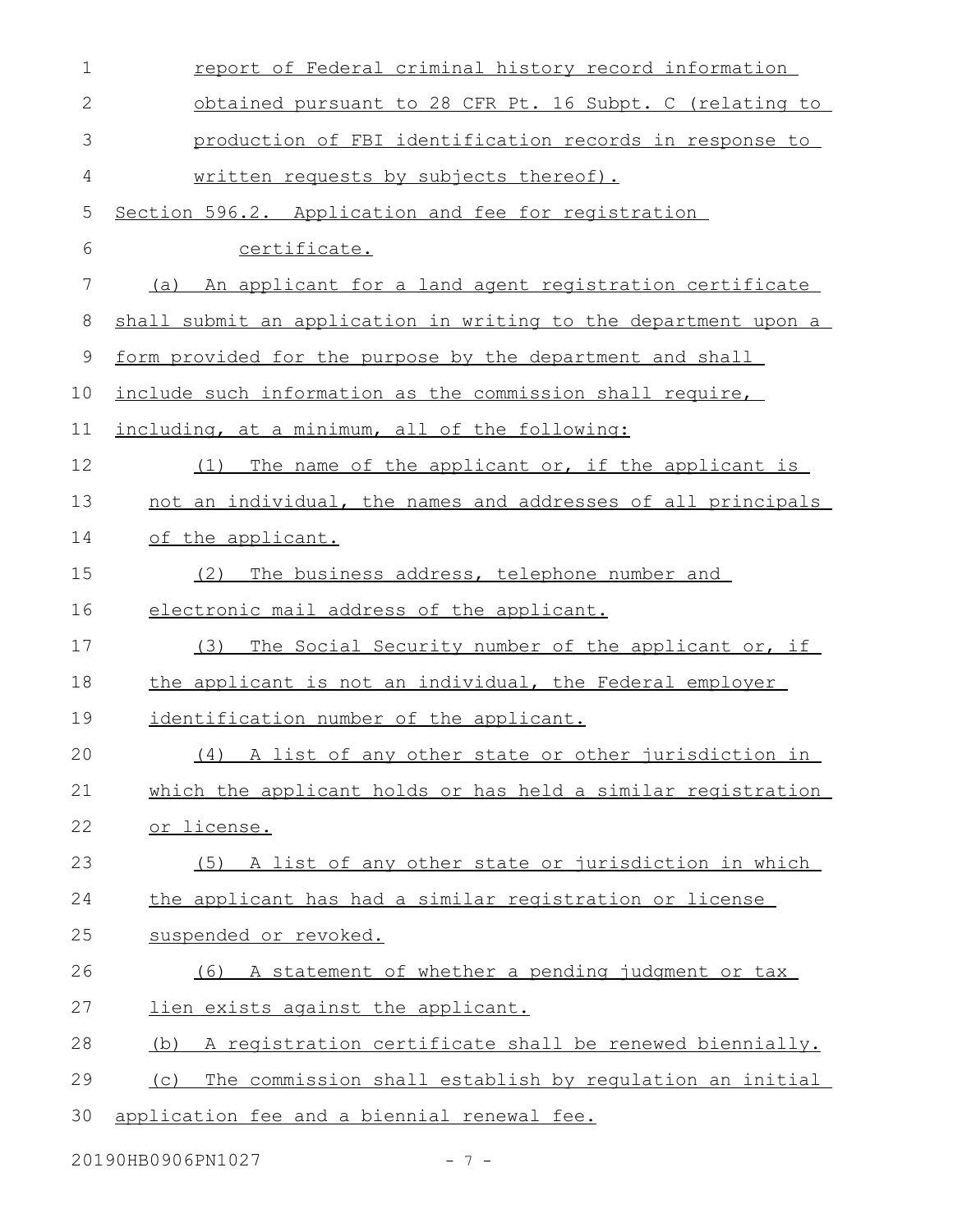| 1  | Section 596.3. Establishment of registry.                       |
|----|-----------------------------------------------------------------|
| 2  | The commission shall establish and maintain a registry of       |
| 3  | land agents with registration certificates operating in this    |
| 4  | Commonwealth. The registry shall:                               |
| 5  | Be available for public inspection on the<br>(1)                |
| 6  | commission's publicly accessible Internet website.              |
| 7  | (2) Display the land agent's name, business address and         |
| 8  | registration certificate.                                       |
| 9  | Section 596.4. Proof of registration.                           |
| 10 | Upon first contact with a property owner, a land agent shall    |
| 11 | provide to the property owner all of the following:             |
| 12 | A copy of his land agent registration certificate.<br>(1)       |
| 13 | The name, address, telephone number and web address<br>(2)      |
| 14 | for the publicly accessible Internet website of the company     |
| 15 | that employs the land agent.                                    |
| 16 | (3) If applicable, the name, address, telephone number          |
| 17 | and web address for the publicly accessible Internet website    |
| 18 | of the prospective lessee or buyer that the land agent          |
| 19 | represents.                                                     |
|    | 20 Section 596.5. Time of contact.                              |
| 21 | A land agent may contact a property owner only from Monday      |
| 22 | through Friday between 8 a.m. and 8 p.m. A land agent may not   |
| 23 | contact a property owner on a national holiday.                 |
| 24 | Section 5. Section $604(a)$ (30) of the act is amended to read: |
| 25 | Section 604. Prohibited acts.                                   |
| 26 | The commission may upon its own motion, and shall<br>(a)        |
| 27 | promptly upon the verified complaint in writing of any person   |
| 28 | setting forth a complaint under this section, ascertain the     |
| 29 | facts and, if warranted, hold a hearing for the suspension or   |
| 30 | revocation of a license or registration certificate or for the  |
|    | 20190HB0906PN1027<br>$-8 -$                                     |